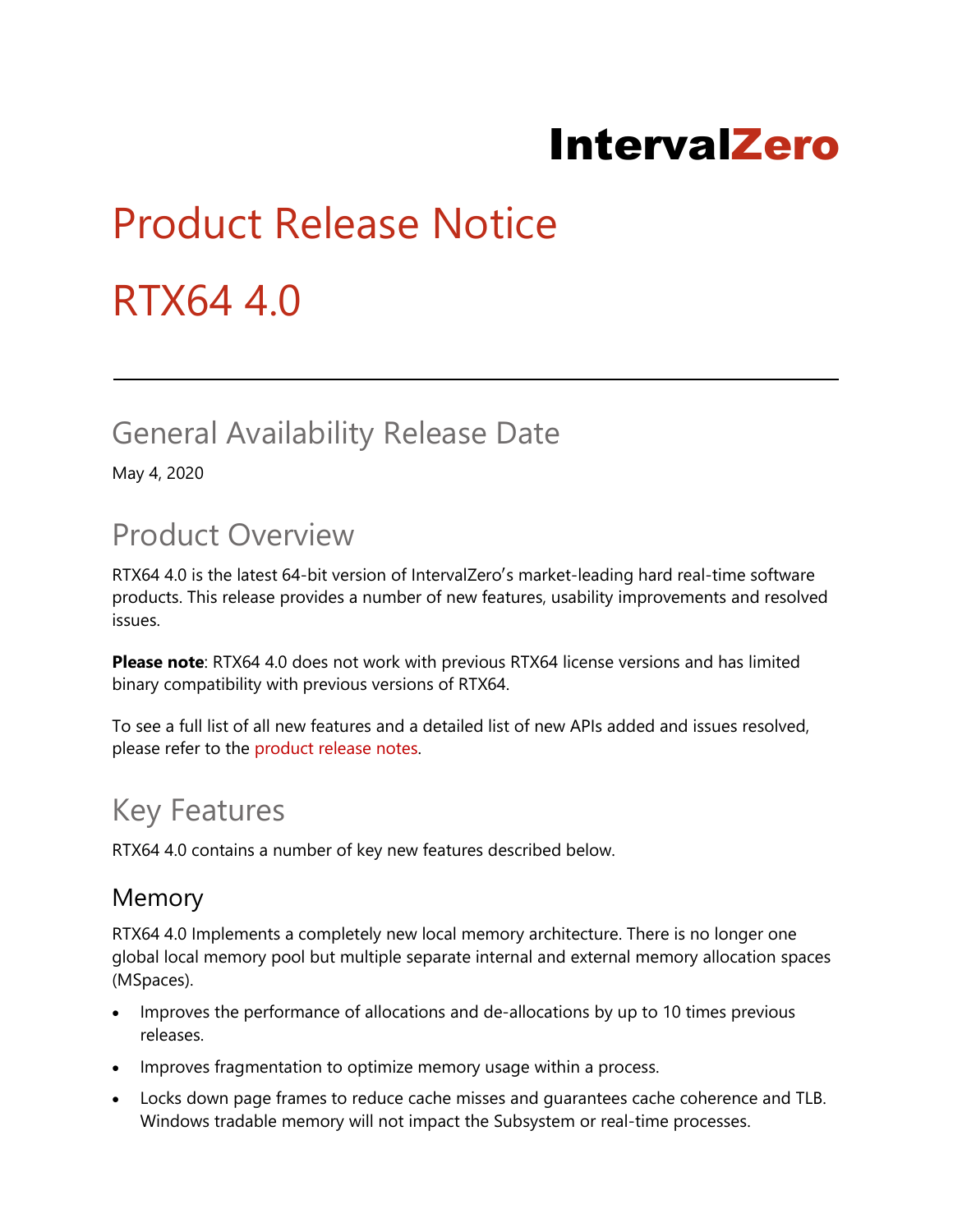- Provides more flexible configuration and control over how memory is used within the Subsystem and by real-time processes.
	- o Expands the Real-Time API (RTAPI) to include calls to query and configure process MSpaces.
	- $\circ$  Expands the Managed and Native framework APIs to support easy configuration of local memory.
- Provides tools to easily configure and view memory allocation and fragmentation within a real-time process.
	- $\circ$  Adds a new RTX64 MSpaces command line utility, which displays local memory allocation spaces (MSpaces) of all RTSS processes.
	- o Adds settings to RtssRun and Task Manager that allow you to set an initial size (*/i*) and expand (*/e*) the process external MSpace for new and scheduled tasks. (8153)
	- o Improves the Visual Studio Real-Time Debugger to accept initial and expand size values for the local pool of a process's external allocation space (MSpace). (8158)
	- o Adds WinDbg extension commands for displaying local memory allocation space information.
- Adds a new sample, Dynamic MSpace Configuration, which provides sample code to avoid memory request errors when memory allocation spaces (MSpaces) are configured to not expand automatically when exhausted.

#### Network and Drivers

- Integrates the previously standalone Network Abstraction Layer (NAL). The NAL is a network layer that abstracts the network hardware and driver functions from the upper-level protocol stacks and provides management interfaces for those upper layers to easily query for and use available network assets.
- Layers the RT-TCP/IP Stack on top of the NAL to take advantage of the NAL's ability to better handle NIC resources.
- Re-architected the Virtual Network to provide a more robust connection and better performance.
- Improves error handling on startup of the real-time networking components. (8297)
- Expands the Real-time Network (RTN) API, NIC Driver Real-time Network Device (RTND) API, and added the Real-time Network Abstraction Layer (RtNal) functions and structures.
- Adds a concept of concurrency to help set up Network Resources based on how you are using your Network. (7874)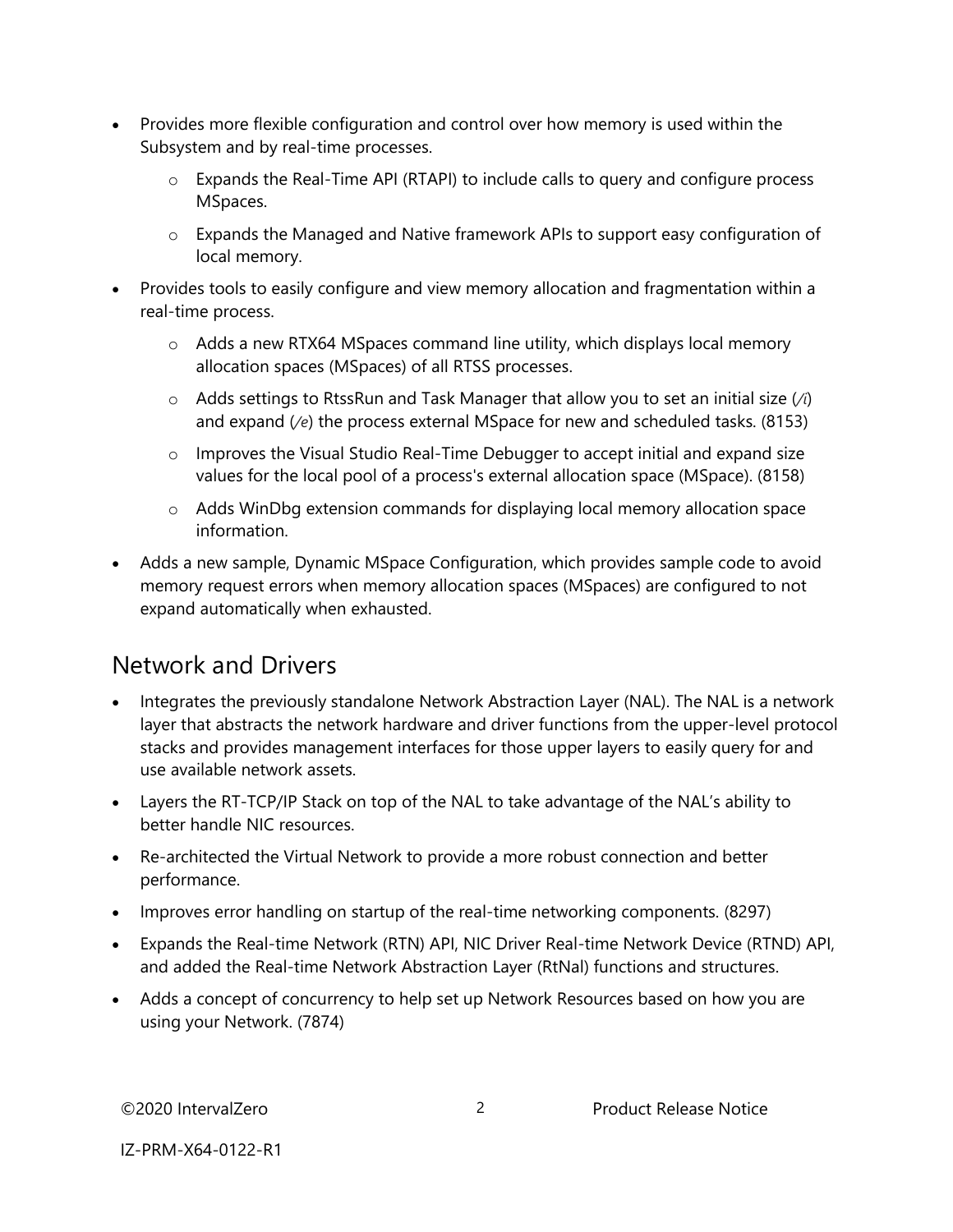#### Tools and Utilities

 Redesigned the Control Panel to support integration of Network Abstraction Layer (NAL) functionality, layering of the RT-TCP/IP Stack on top of the NAL, and expanded memory allocation (MSpace) functionality.

#### Development

RTX64 4.0 SDK can co-exist on a system with previous RTX64 3.x SDKs.

## Improvements

#### Network and Drivers

- RTSS applications can now call both a Network Abstraction Layer (NAL) API and an RT-TCP/IP Stack API in the same application. (7877)
- Increases the maximum number of sockets from 255 to 1024. (7879)
- Increases the device name length in the RT-TCP/IP Stack and drivers to 64 bytes. (8416)
- Adds support for the Intel i219 LM4 Ethernet Connection NIC to the RtNalIPCH driver. See the *RTX64 Supported NICs* document for details. (7083)
- Improves error handling on startup of the Real-time network components. (7751)
- Adds support for interrupt moderation to the RtNalIGB, RtNalIPCH, RtNalI10GB drivers. (5343)
- Improves the RtNalIPCH driver to receive time-stamped frames. (6214)

#### Tools and Utilities

- Improves the Control Panel to select the correct default interrupt type for new and/or modified network interfaces based on the NIC hardware. (2718)
- Improves informational messages in the RTX64 Task Manager when a function cannot be performed. (8364)
- Adds a */c* setting to RtssRun that checks compatibility of an RTSS and RTDLL binary with the target Runtime and lists any compatibility issues.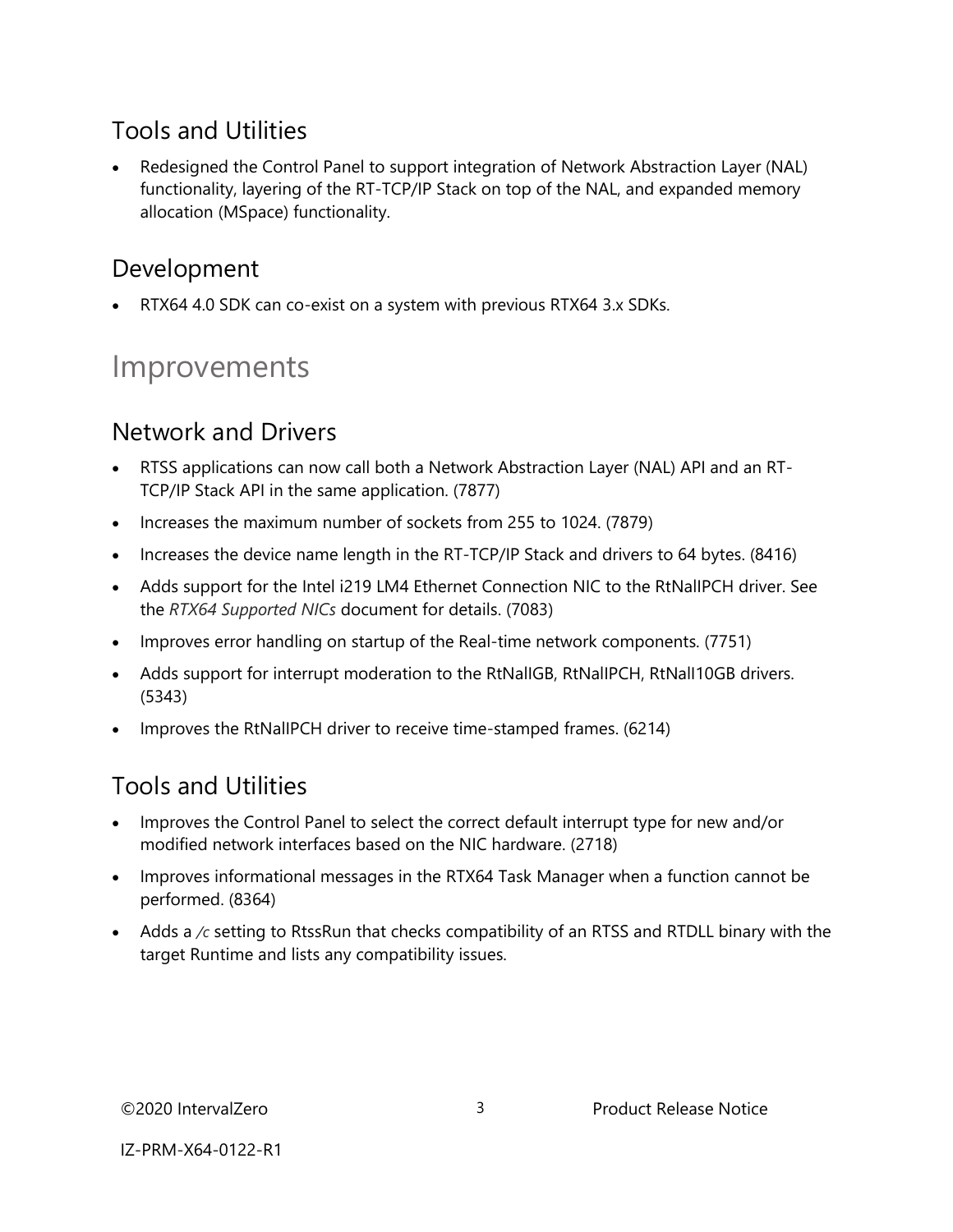#### Application Development and Debugging

- Adds a new setting to the RTX64 Application and RTDLL project templates in Visual Studio to optionally include support for the Network Abstraction Layer (NAL) component. (7941)
- Adds a new setting to the RTX64 Application and RTDLL project templates in Visual Studio to optionally include RtVision support. Note that this requires the RtVision SDK to be installed. (8526)
- Adds support for WinDbg object string Mvector Interrupt, which specifies multiple interrupt vector attaching information. (5828)
- Adds a new WinDbg extension command, !rtrdtinfo, which displays the system's RDT capability and CLOS configuration (if not ignored by RTX64).

#### Real-Time APIs, Native and Managed Frameworks

- Adds new Real-time APIs for querying and starting Subsystem components. (8281)
- Adds and modifies the NAL interface structure and interface initialization APIs.
- Adds real-time functionality to get default Subsystem memory behavior.
- Adds Real-time APIs and changes existing APIs to support the new local memory architecture in RTX64.
- Adds Real-time Network (RTN) functions.
- Adds NIC Driver Real-time Network Device (RTND) functions and structures.
- Adds Real-time Network Abstraction Layer (RtNal) functions and structures.
- Adds Native framework enumerations, functions and structures for determining the status of an RTX64 component, and configuring the Subsystem and Network
- Adds properties and methods to the Managed Framework classes.

### Issues Resolved

#### Licensing

- Improves messaging in license validation errors. (8603)
- Exercise 8 Removes support for standard dongles to resolve  $3^{rd}$ -party library conflicts that resulted from supporting multiple dongles. This issue typically manifested itself through automatic start issues where licenses were not recognized or the system crashed. (6945)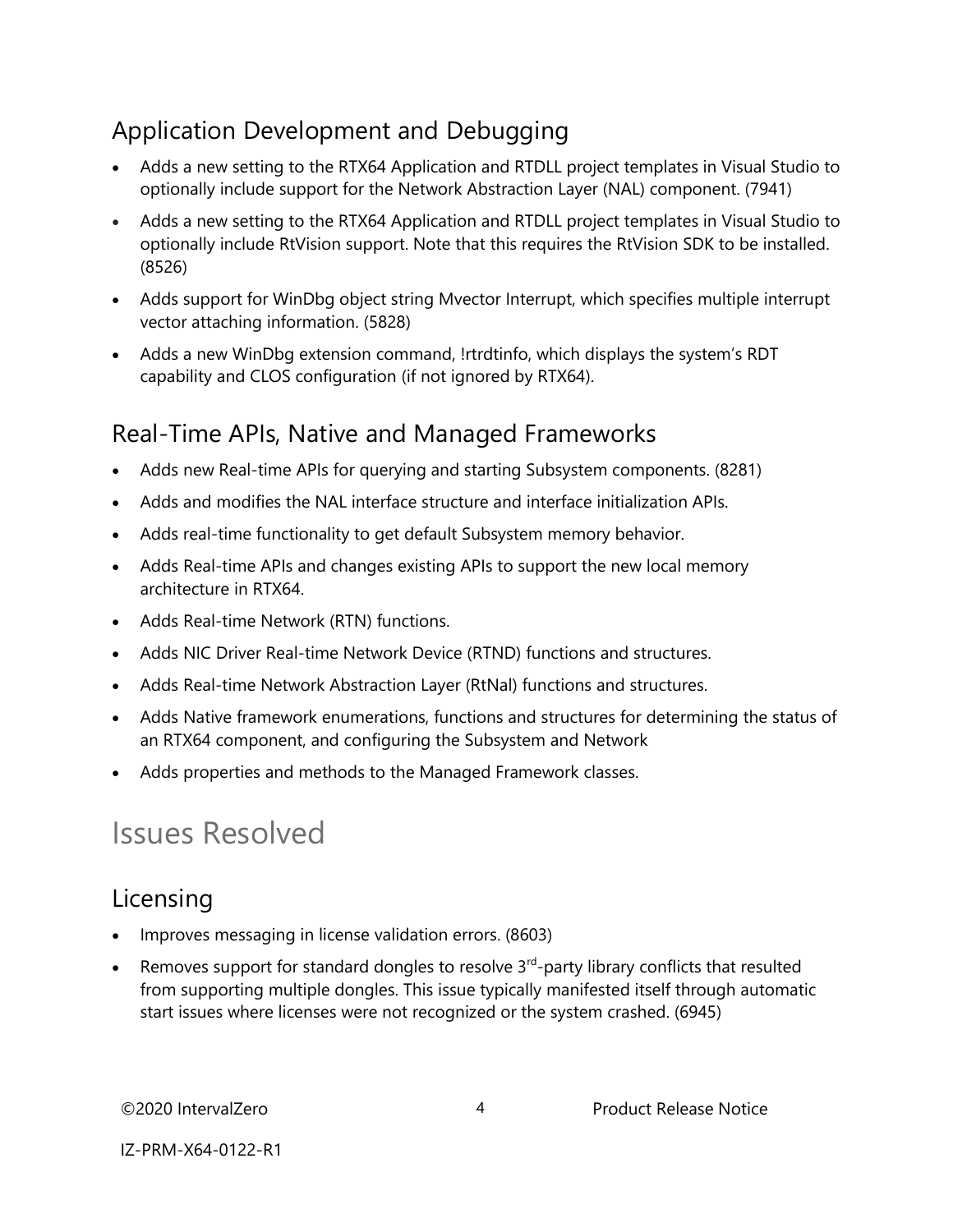#### Subsystem

 Resolves an issue where attempts to start the RTX64 Subsystem on a VirtualBox 6.1.2 virtual machine would result in a Blue Screen. (8946)

#### Network and Drivers

- Resolves an issue where calling Winsock function select from an application with greater than 64 threads for the same socket can cause the process to hang the utility RtssKill if used to terminate the process. (8100)
- Resolves various issues where RtssKill did not successfully terminate socket applications. (7954)
- Resolves an error state that occurred when the IntervalZero debugger terminated an application attached to the RT-TCP/IP Stack that used local memory. (7853)
- Resolves an issue where RtssIPConfig revealed identical subnet masks of all configured IPs even when they were different. (5812)
- Resolves an issue where the return buffer in the RTND\_REQUEST Network Adapter Information structure used by RtndRequest did not update correctly, which caused a crash in some scenarios. (4421)
- Resolves an issue where the RtNalIGB would not receive interrupts in MSI-X mode. (6701)
- Resolves issues where MSI-X mode interrupts did not work correctly on Intel I350 Ethernet Controller. (4296)
- Resolves an issue where only one select() call returned when the socket was closed and multiple threads made a select() call for the same socket. (8090)
- Resolves an issue where RtNalIGB devices sometimes initialized with semaphore timeout errors. (6995)
- Resolves an issue where attempts to initialize an interface resulted in an error when more than 31 Windows cores were configured. (6688)
- Resolves an issue where the TCP/IP Stack fragmented and reassembled packets larger than 64K on a Raw IP socket. (6416)
- Resolves an issue where the same IP address could be used in multiple Network Interface Cards (NICs) configured for RTX64. (5813)
- Resolves an issue where timestamps did not work with 82576 devices supported by the RtNalIGB driver. (7500)
- Fixes erroneous COM port definitions in the file RTX64pnp.inf. (8685)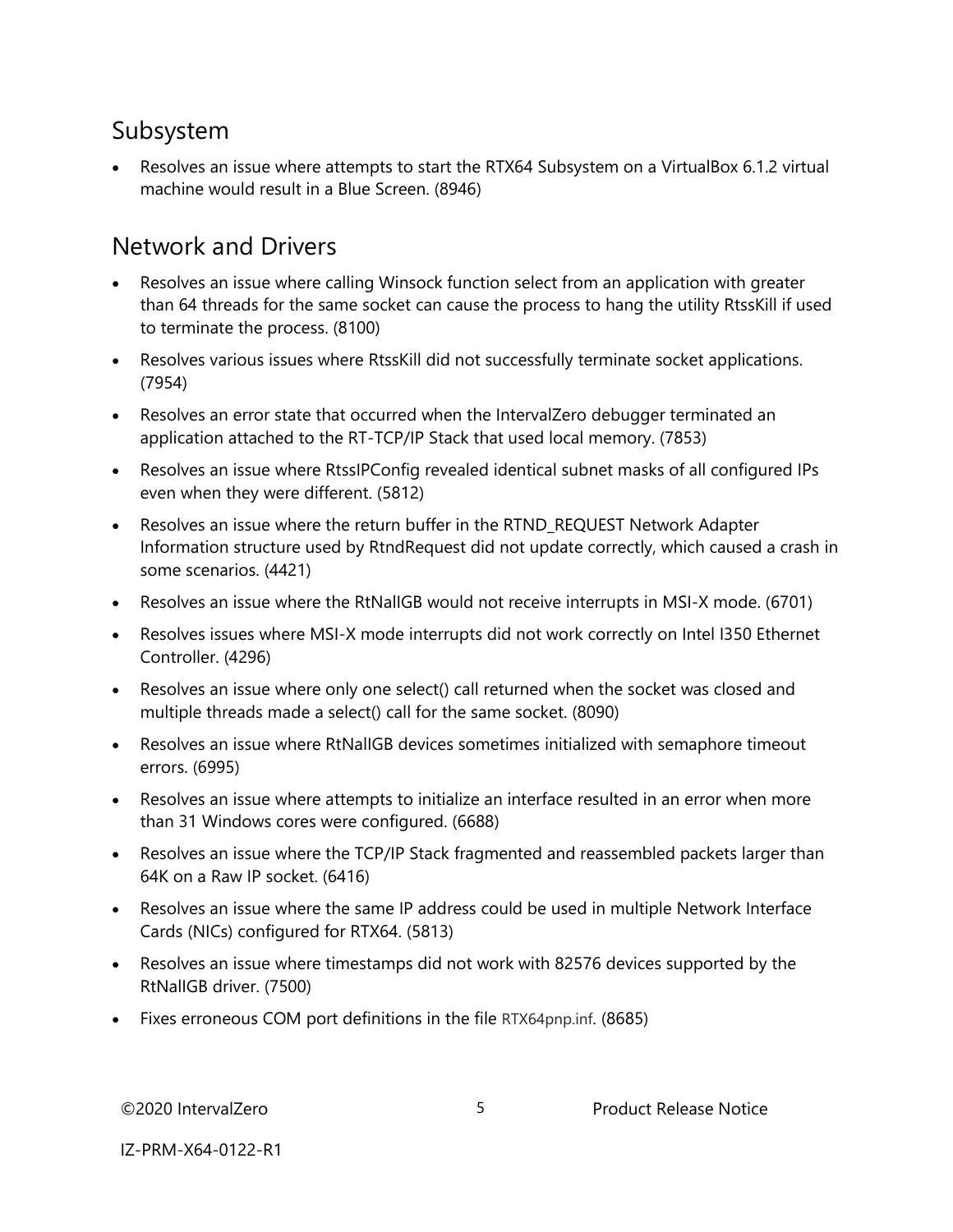- Resolves an issue where application code needed to be recompiled when the number of sockets was increased via the RTX64 Control Panel. (5165)
- Resolves an issue where stopping the RT-TCP/IP Stack stopped NAL interfaces from transmitting in some scenarios. (7194)
- Resolves an issue where debug messages appeared when the RT-TCP/IP Stack was started with an i350 Quad NIC controlled by RTX64. (4293)

#### Tools and Utilities

- Resolves an issue where the RTX64 Analyzer displayed inconsistent information on RTX64 controlled NICs. (7934)
- Resolves an issue where RTX64 Analyzer output was missing information on the Virtual Network. (7310)
- Resolves an issue where RTX64 System Tray would prematurely display a message that the Subsystem wasn't licensed. (8260)
- Resolves an issue where the Monitoring tool displayed incorrect progress during conversion of a session file. (8233)
- Resolves an issue where MSRTM defaulted to RtGetClockTime instead of QueryPerformanceCounter when the */c* flag was not specified. (9012)
- Resolves an issue where the Monitor utility incorrectly converted event timestamps. (8928)
- Improves the error message that appears when RtssKill is run with a non-existent order ID for a scheduled task. (8324)

#### Application Development and Debugging

- Resolves an issue where a Blue Screen occurred when *free* was called on memory allocated in an RTDLL built in the RTSSDebug configuration. (8088)
- Resolves an issue where the IntervalZero Real-Time Debugger did not display the call stack for some RTSS applications that included the C Runtime. (8169)
- Resolves an issue where static 8-bit arrays caused the IntervalZero Real-Time Debugger to freeze in Visual Studio 2019. (8473)

#### Real-Time API, Native and Managed Framework

 Resolves an issue where Real-time Network API RtnInstallStaticRoute did not support IPv6. (3841)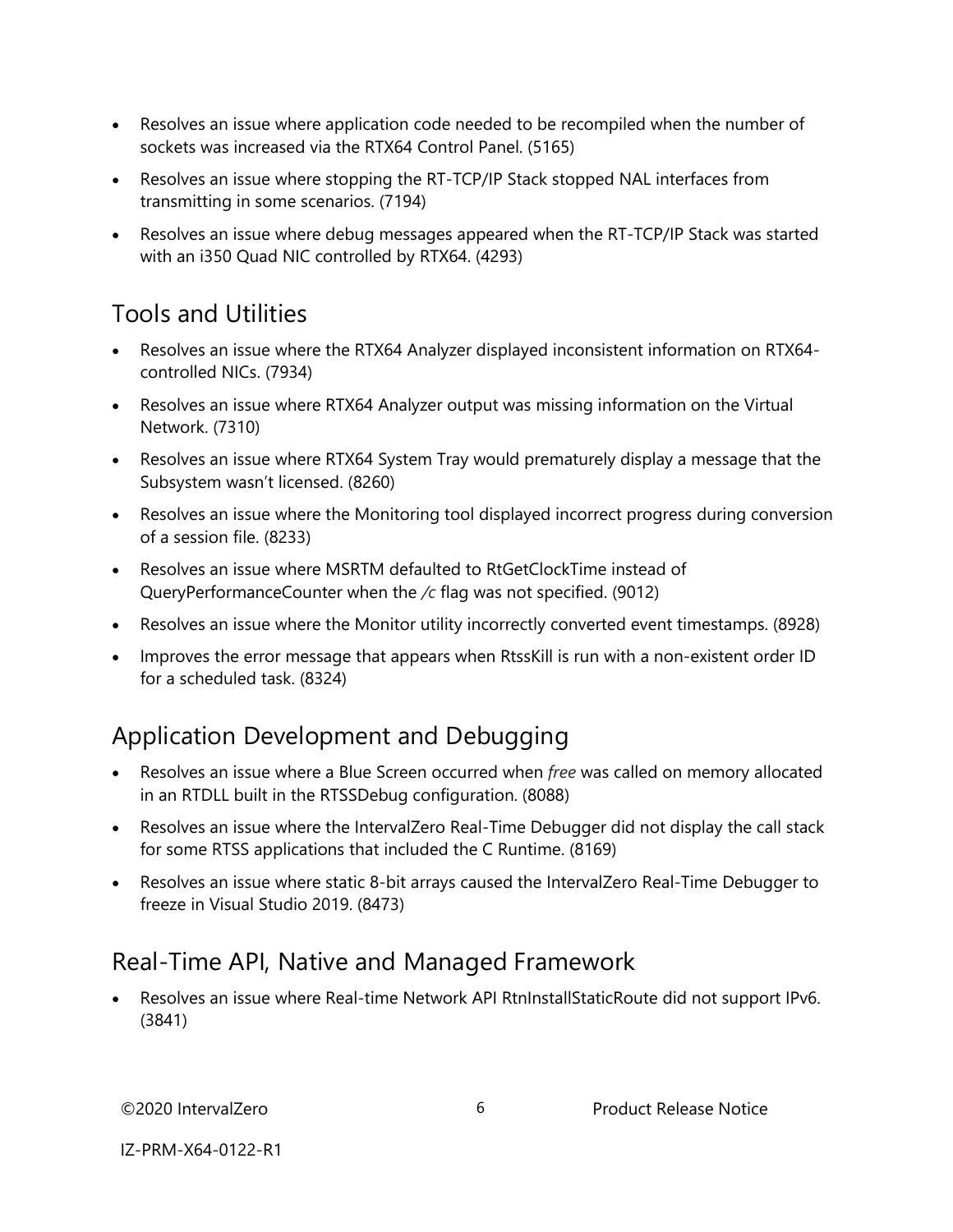- Resolves an issue where the Shutdown function failed on UDP sockets, returning error WSAEOPNOTSUPP. (7768)
- Resolves an issue where the wrong error was returned when parameter pHardware in function RtNalGetDeviceSystemTimer was set to NULL. (6991)
- Adds logic to Real-time function RtIsAppRunnable to ensure it returns FALSE when passed a binary that is not an RTSS application. (7483)
- Resolves an issue where Real-time APIs RtMonitorControl and RtMonitorChangeState returned an incorrect error code when Monitoring was paused. (8328)
- Improves RtWaitForMultipleObjects to return the appropriate error when provided a NULL handle. (8587)
- Resolves an issue where Native Framework functions RtfwCreateNetworkInterface and RtfwModifyNetworkInterface did not reject NIC configurations that contained duplicate IPv6 addresses. (6405)
- Resolves an issue where IP validation logic erroneously rejected an IP address of 123.255.123.000. (8002)
- Resolves an issue where Managed Framework Class IntervalZero.RTX64.Config.Network allowed a client to create multiple instances with the same TCP/IP Stack instance ID, but with different network interfaces in the internal interface list. (3106)
- Resolves issues with garbage collection in the Managed Framework. (8306)

#### Samples

- Resolves an issue where the NalDataStream sample didn't print link status. (4468)
- Resolves an issue where the NalDataStream sample worked properly even when incorrect parameters were specified. (8734)
- Resolves an issue where the RtTcpipServer.rtss application didn't validate incorrect flags. (8739)

## Activation & Licensing

The IntervalZero product licensing system allows for flexibility in how features are activated and deployed. Please [click here](http://www.intervalzero.com/rtx-product-activation/) for an overview of IntervalZero product licensing.

Note: RTX64 4.0 components will require new license keys. Previous RTX64 version keys will not work with 4.0.

For additional information on deployment, please refer to the [RTX64 Deployment Guide](https://www.intervalzero.com/technical-support/guides-and-minitutorials/)*.*

IZ-PRM-X64-0122-R1